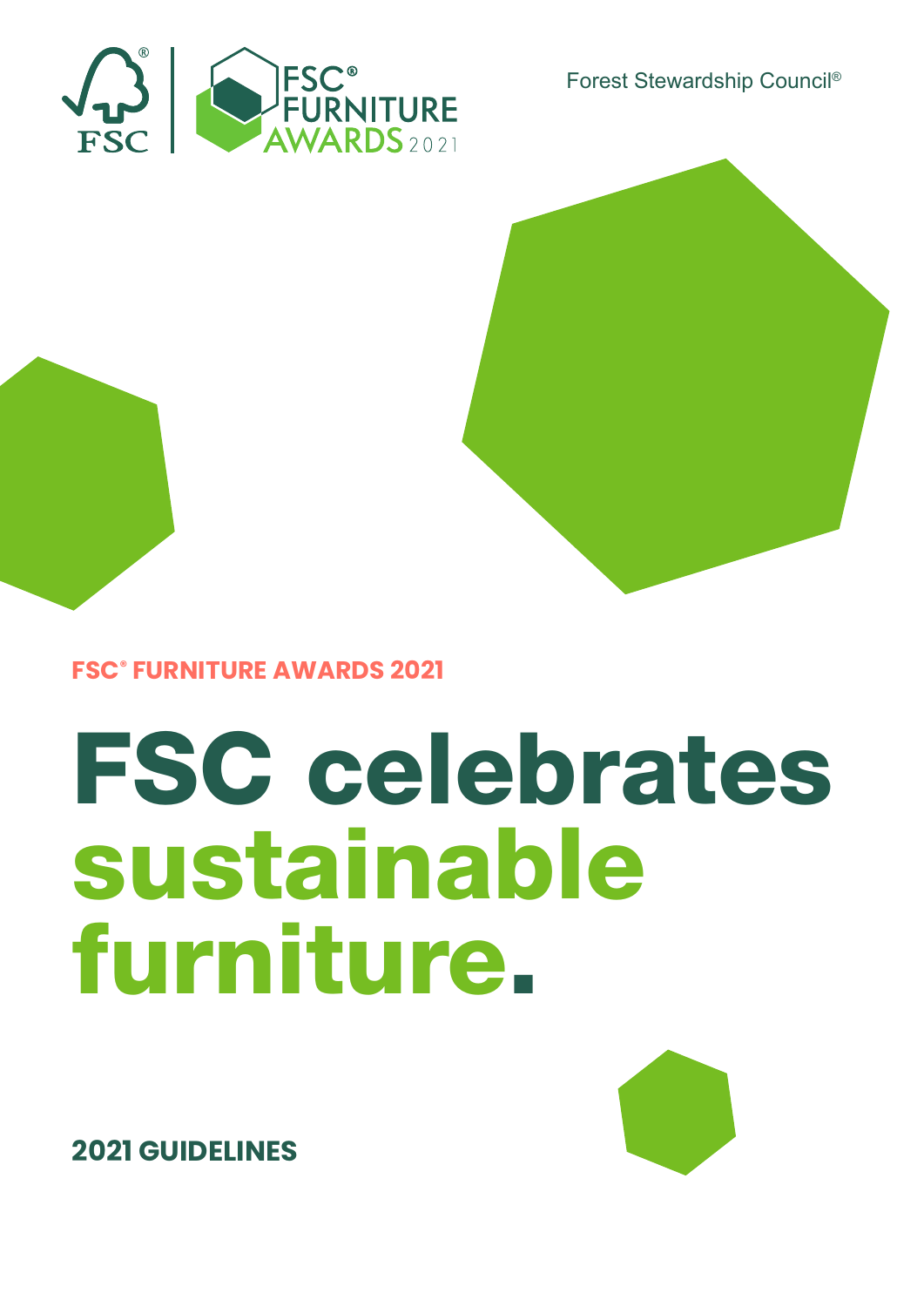

# **FSC FURNITURE AWARDS 2021**

# **FSC® announces the third edition of the FSC Furniture Awards**

#### 1. **INTRODUCTION**

#### **1.1. What is FSC®?**

The Forest Stewardship Council® (FSC®) is a global, not-for-profit, membership organization dedicated to the promotion of responsible forest management worldwide. Diverse membership is represented by environmental and social groups, Indigenous Peoples, forest owners, industries that work and trade in wood, and scientists and technicians who work together to improve forest management around the world.

The FSC label identifies finished products containing forest-based materials originating from wellmanaged forests, managed according to strict environmental, social, and economic standards, or from recycled sources. Each FSC-certified forest of origin is independently audited and monitored following forest management standards based on the FSC Principles and Criteria, established and approved by the Forest Stewardship Council through the participation and consent of interested stakeholders.

#### **1.2. FSC and the furniture sector**

Although furniture production is not considered the leading cause of deforestation in the world (agriculture, grazing, and plantations established in place of primary forests are the activities with the highest impact), the furniture industry still carries responsibility in ensuring the legal and sustainable origin of the forest-based materials and products it uses.

The most credible solution, at an international level, that ensures the responsible sourcing of wood and other forest-based materials is provided by the Forest Stewardship Council - an organization that has been operating internationally for more than 25 years to protect forests worldwide.

We pursue our mission by defining strict standards governing good forest management practices and establishing the environmental, social, and economic requirements that certified organizations must comply with. FSC chain of custody certification assures that FSC certification extends along the entire supply chain, to the point where the product is sold with an FSC claim and/or is finished and FSC labelled.

The furniture value chain is of strategic importance for FSC and since 2019 we have been implementing specific actions to develop FSC certification and procurement in this sector.

There are over 10,000 FSC-certified companies worldwide in the furniture sector. In Europe, most certified furniture companies are located in Germany, Italy, Netherlands, Poland and United Kingdom.

## **1.3. FSC Furniture Awards**

With this initiative, we want to promote the procurement of FSC-certified material and the use of FSC certification and licensing in the furniture sector. The purpose of the contest is to focus the attention of producers on the origin of the wood used as input material, stimulating architects, designers, and industries to design and produce FSC-certified wooden furniture.

The FSC Furniture Awards is a contest that was established in Italy in 2019 to recognize the commitment of FSC-certified Italian companies producing and supplying products and collections with the use of FSC-certified wood for indoor furniture.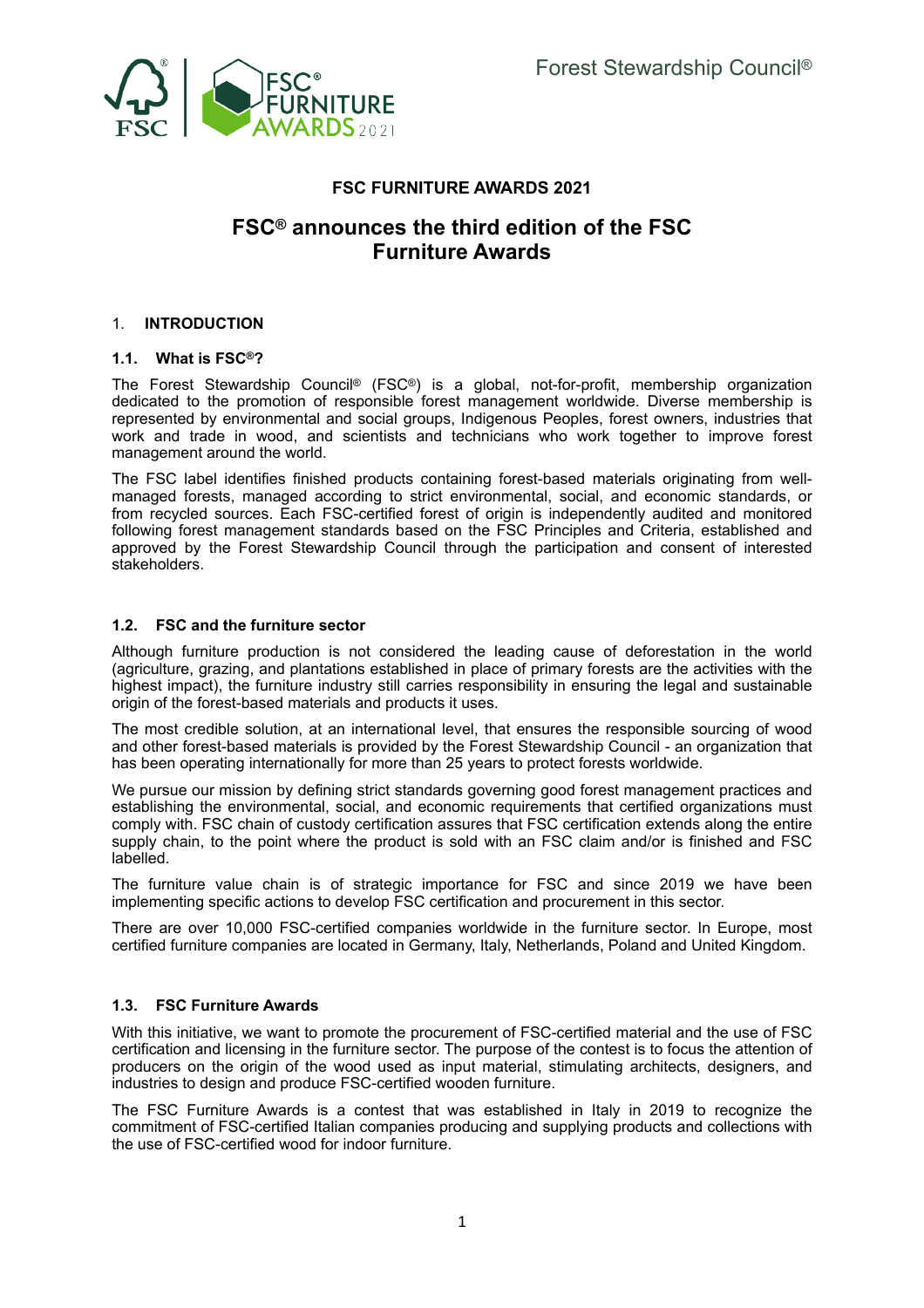

From the second edition held in Italy in 2020, FSC-certified companies from the outdoor furniture sector were also included in the competition.

In 2021 FSC launches the contest at the European level involving the following countries in the furniture value chain: Austria, Bosnia and Herzegovina, Croatia, Czech Republic, Germany, Italy, Poland, San Marino, Serbia, Slovenia, and United Kingdom.

The official organizer of the FSC Furniture Awards 2021 is FSC ITALY - GFR Servizi S.r.l. (VAT 04894270281), a private organization located in Via Ugo Foscolo, 12 - 35131 Padova (PD), Italy - T +39 049 8762749 - https://it.fsc.org/it-it - a.schrott@it.fsc.org

We hope that this contest will become widely recognized and promoted within the European region, so that in the future we may include more European countries as well as retailers and companies that produce furniture made with forest-based materials other than wood.

#### **RULES**  $2<sub>1</sub>$

#### **Participation requirements**  $2.1.$

Participation is free of charge. The 2021 FSC Furniture Awards aim to identify and reward FSCcertified companies that:

- a) have their headquarters in the following countries:
	- **Austria** 
		- Bosnia and Herzegovina
		- **Croatia**
		- **Czech Republic**
	- Germany<br>• Italy
	- Italy<br>• Polo
	- Poland
	- San Marino
	- **Serbia**
	- **Slovenia**
	- United Kingdom

FSC Italy will verify this requirement by checking the company's data in the FSC public database <https://info.fsc.org/certificate.php>

#### **and**

b) have product groups W12 (indoor furniture) or W13.1 (garden furniture), or W13.7 (other outdoor furniture and garden products) within the scope of their certificate.

*NOTE: Participation is also open for companies producing semi-finished products, as long as they fall into one of the categories listed above*

FSC Italy will verify this requirement by checking the company's data in the FSC public database <https://info.fsc.org/certificate.php>

| <b>W12 - INDOOR FURNITURE</b>                                                                                                      |                                                                                                                                                                                                                                                                          | <b>W13 - OUTDOOR FURNITURE</b> |                                                                |
|------------------------------------------------------------------------------------------------------------------------------------|--------------------------------------------------------------------------------------------------------------------------------------------------------------------------------------------------------------------------------------------------------------------------|--------------------------------|----------------------------------------------------------------|
| W 12.1<br>W 12 2<br>W 12.3<br>W 12.4<br>W 12.5<br>W 12 6<br>W 12.7<br>W 12.8<br>W 12.9<br>W 12.10<br>W 12.11<br>W 12.12<br>W 12.13 | Cabinet<br><b>Custom furniture</b><br><b>Tables</b><br><b>Beds</b><br>Couches and armchairs<br>Chairs and stools<br><b>Office Furniture</b><br>Institutional casework<br>Wardrobes<br>Cupboards and chests<br>Kitchen countertops<br>Part of furntirue<br><b>Shelves</b> | W 131                          | Garden furniture<br>W 13.7 Other furniture and garden products |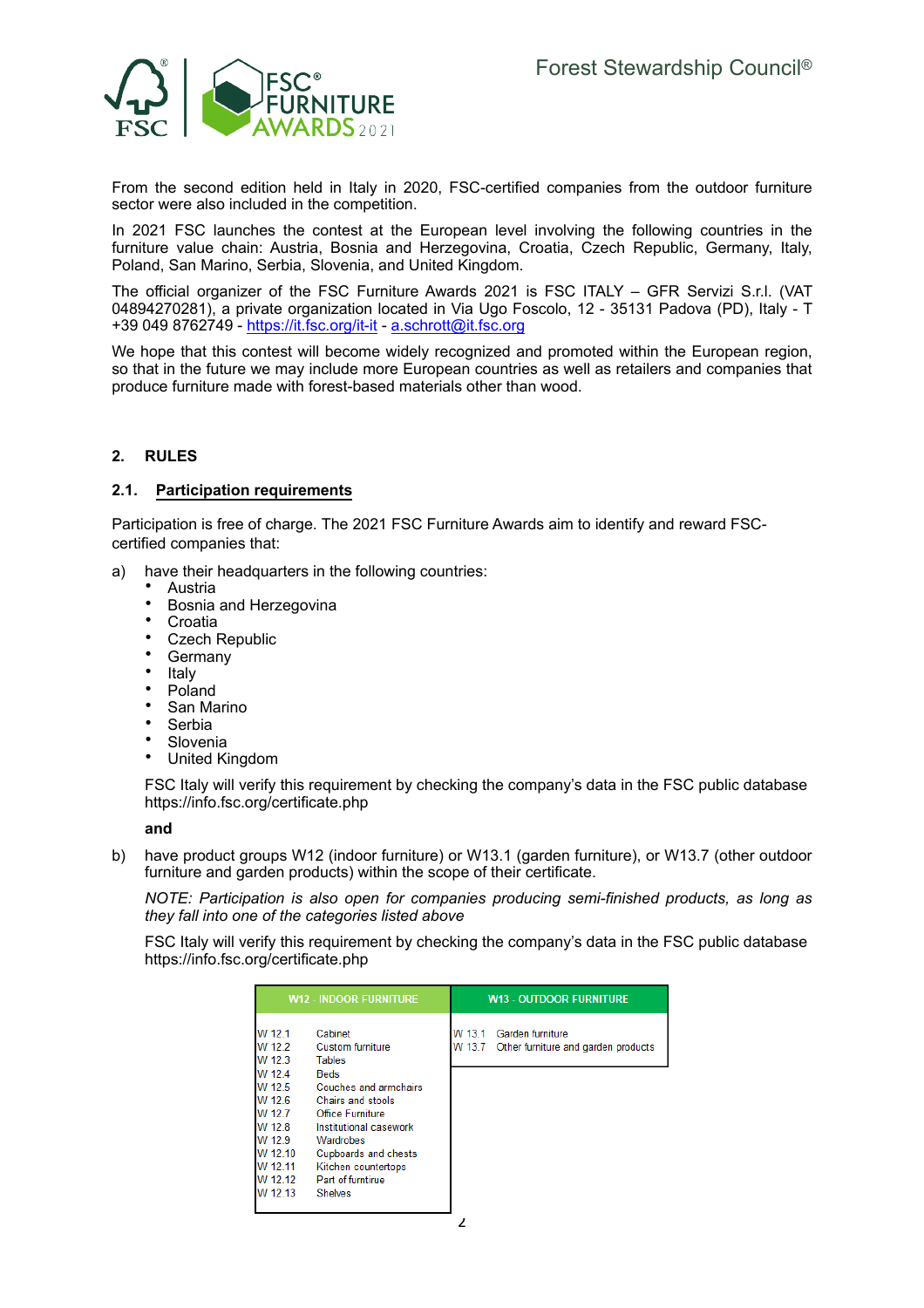

#### **and**

c) have produced and sold with an FSC claim (on the invoice) at least one FSC-certified wooden indoor or outdoor furniture product during the last three years. To demonstrate that this requirement is met, at least one invoice, featuring an FSC claim, must be provided (sensitive data shown on the invoice, such as price and quantities, can be redacted).

#### **Participants must meet the requirements of (a), (b) and (c) for their entry to be valid**.

#### **2.2. Categories of participation**

Companies can compete in only one of the following categories.

#### **Indoor furniture**

- 1. Home-Living (furniture for kitchens, dining room, living room, bedroom, bathrooms, etc)
- 2. Home-Office (office furniture used for home working)
- 3. Office furniture (furniture for small and large workspaces)
- 4. Retail furniture (furniture for retail, shops, stores, exhibitions, events etc)
- 5. Public spaces furniture (furniture for theatres, libraries, hotels, etc)

#### **Outdoor furniture**

- **1.** Outdoor furniture for home (furniture for private gardens)
- **2.** Outdoor furniture for public spaces (furniture for public areas such as squares, parks, and gardens of public institutions or hotels).

#### **2.3. How to participate - application requirements**

The official language of the FSC Furniture Awards is English. Candidates must fill in the online form in English accessible at the following link [https://](https://form.jotform.com/210403564615347) [form.jotform.com/210403564615347](https://form.jotform.com/210403564615347) , filling out the form with the requested information (a) and uploading the materials required (b) **by 12pm (CEST) on October 14th 2021**.

When completing the online form, the following information will be requested:

#### a) **Information about the company**

- 1. Name and address of the company, FSC licence code, contact details of the person in charge of the FSC Furniture Award entry in the company
- 2. Yearly turnover of the company (in Euro) in 2021, 2020, and 2019
- 3. Percentage of FSC sales (products sold with FSC claim on invoices) on the total turnover (Euro) of the company in 2021, 2020 and 2019
- 4. The volume of FSC products sold by the company in 2021, 2020 and 2019 (products sold with FSC claim on invoices)
- 5. The category and special award (optional) in which the company wants to compete.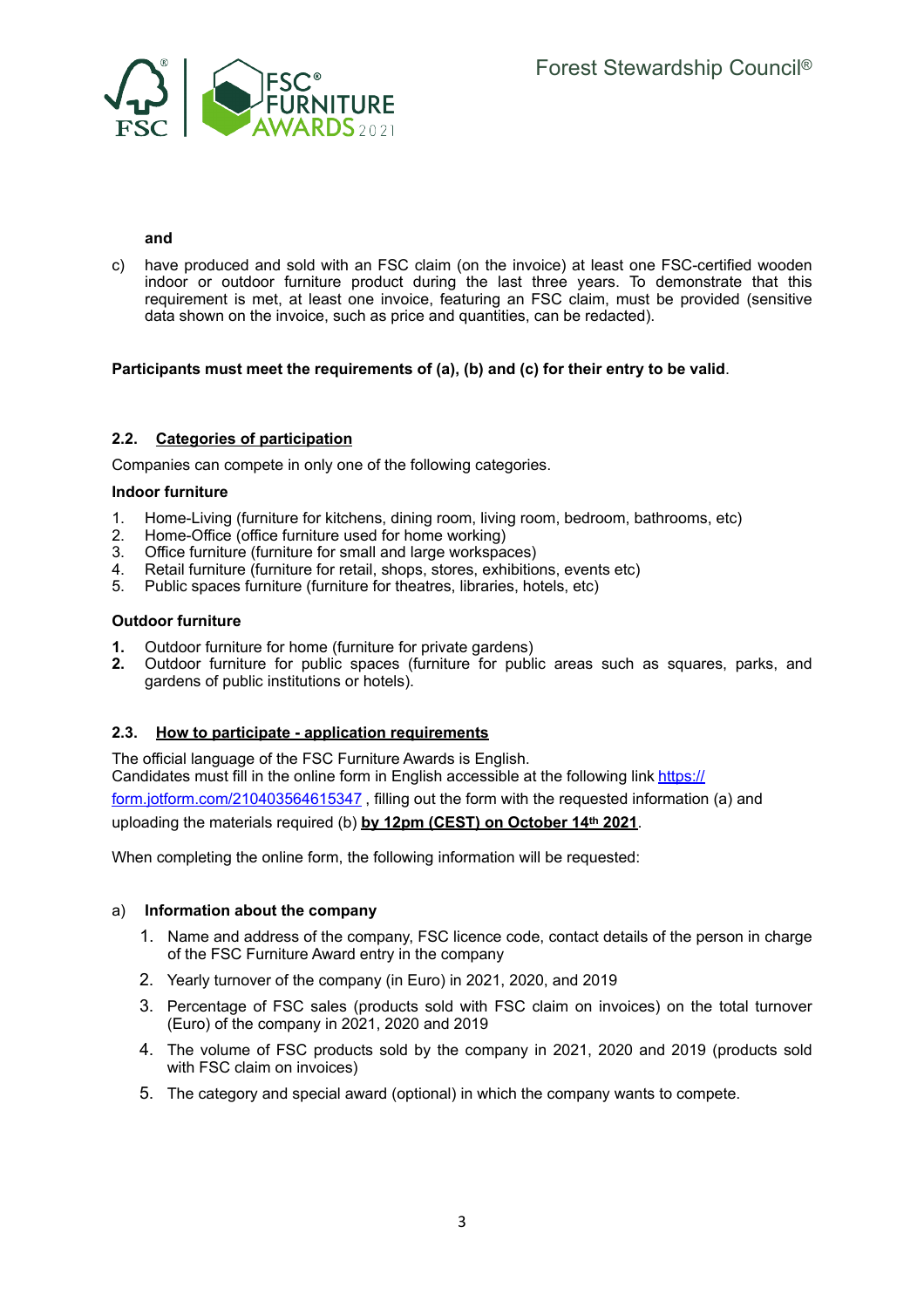

#### **b) Information about the participant's nominated FSC product**

When completing the online form, it is required to give the following product information and to upload the following documents about the FSC-certified product being entered in the competition:

- 1. Indicate the name of the product, if the product carries the FSC Label, if the product was part of a LEED, BREEAM or Public Administration Project and in which channels and countries it was sold
- 2. Upload a technical data sheet of the product (name, designer's name, description, list of FSCcertified components)
- 3. Upload 3-5 photographs (can include studio, lifestyle and detail shots)
- 4. Upload at least 1 sales invoice of the product cleaned of sensitive data (price and quantities can be redacted), which demonstrates that the product was sold as FSC-certified, with an FSC claim (in compliance with the requirement 5.1 of the FSC-STD- 40-004 V3-0)
- 5. If the product carries a FSC on-product label (*100%, Mix or Recycled)* it is necessary to upload photos/images of the product label to demonstrate its placement on the product and/or on the hangtags or in other informative product material (such as cards, flyers, technical product sheet…). This allows the company to also to compete for the Special Award FSC Labelling (see point 2.5-4).

The above mentioned information shall be stated in the online form and is considered a selfdeclaration. FSC reserves the right to require further information and verify the application with the support of the company's certification body.

#### **2.4. Evaluation criteria and FSC Committee**

Applications received before the deadline set out in point 2.3 will be evaluated by a Committee specially identified by FSC Italy, composed of staff of each FSC National Office/FSC Representative of the countries participating in the award (Austria, Bosnia and Herzegovina, Croatia, Czech Republic, Germany, Italy, Poland, San Marino, Serbia, Slovenia, United Kingdom).

One of the members of the committee will take up the role of President. The work will be documented through minutes. A member of FSC Italy secretariat will act as a secretary, with no right to vote.

The evaluation will be carried out by the Committee on the basis of the following criteria: (this information will be asked in the online form and will be treated as confidential):

- 1. If the company has achieved sales of FSC-certified products in at least 2 of the last 3 years
- 2. Percentage of FSC sales (with FSC claim) on the total turnover (Euro) of the company in 2021, 2020 and 2019;
- 3. The volume of FSC products sold (with FSC claim) by the company in 2021, 2020 and 2019
- 4. If the FSC-certified product carries the FSC label and how it is used (where it is placed, if it is visible, if it is only on the product or also in informative material such as hangtags etc)
- 5. Accuracy of the submitted documents (application is submitted with all required information, level of accuracy of the documents, etc).

The FSC Committee will judge the entries based on the above criteria and will select a winning company for each of the categories listed in point 2.2.

The FSC Committee will check the validity of certificate status of each selected winner with their certification body. If the certificate of the company is suspended or terminated during the FSC Furniture Awards 2021, the company will be excluded from the list of applicants.

If there are no applications for a specific award category, no winner shall be selected.

If none of the entries are deemed valid, no winner shall be selected.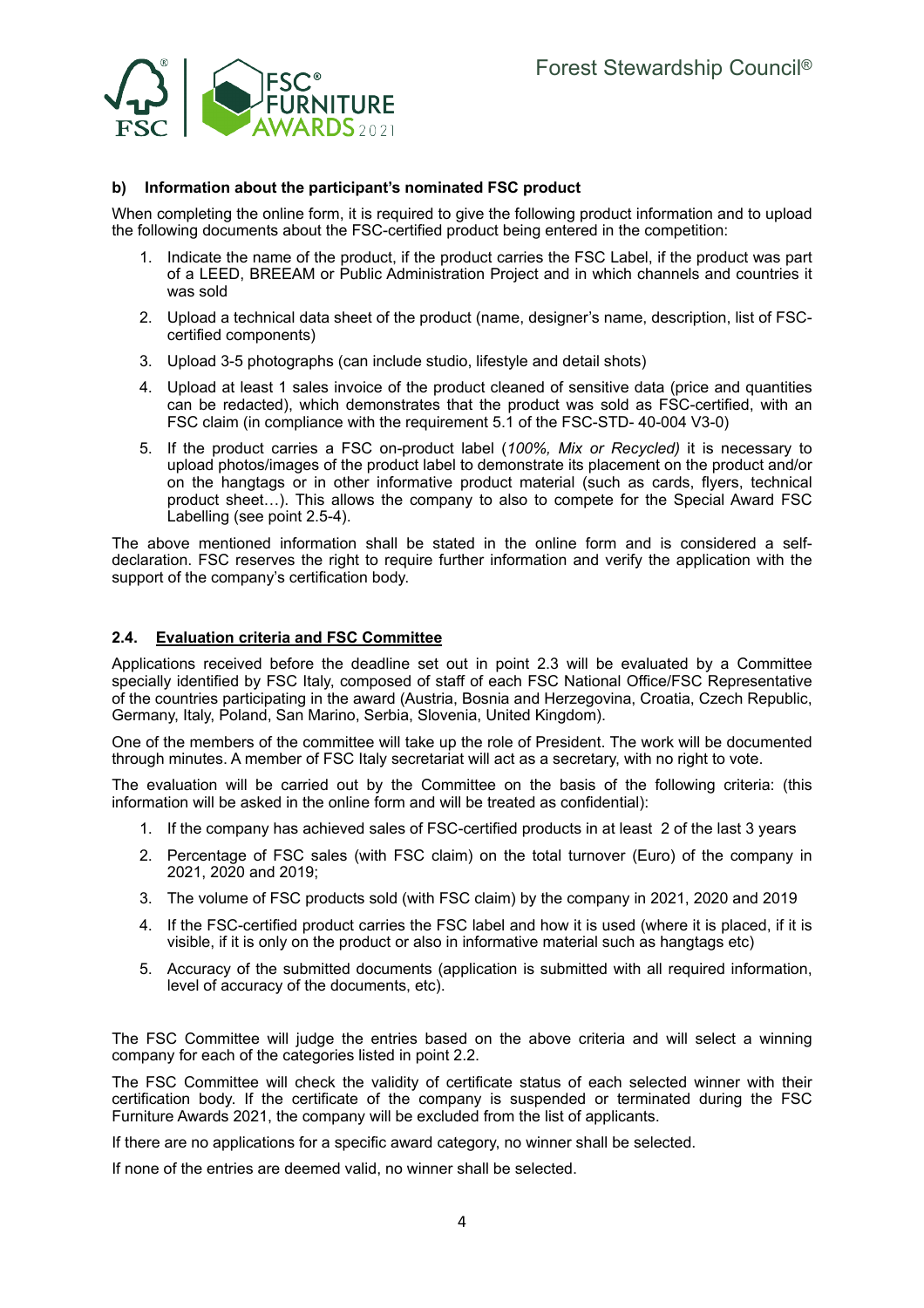

If some of the applications do not meet the rules of the contest, are incomplete, or if there are no suitable applicants, FSC reserves the right not to issue an award.

Participation does not assign any rights to the participants and FSC Italy reserves the right to suspend or cancel the contest in its unquestionable judgment.

The Committee assessment is unique and unquestionable. Decisions of the Committee shall be taken by a majority of votes; in the event of a tie, the assessment of the President of the Committee will be decisive.

#### **2.5. Special awards**

All companies participating in the FSC Furniture Awards according to the requirements of point 2.1, beside to the chosen category, can also participate to win a special award, providing specific supporting documentation and evidence.

#### 1. **CSR (Corporate Social Responsibility) Award**

This special award will evaluate the company's environmental commitment, verifying its possession of third-party certificates (such as ISO14000, ISO 5001, SA8000, ISO9000, etc). Additionally, other environmental commitments of the company will be assessed, to gain a general overview of its environmental impact.

#### 2. **FSC Green Award**

This special award will evaluate the company's use of FSC-certified materials: whether the packaging of the product entered in the FSC Furniture Awards is FSC certified, whether the informative material is FSC certified (tags, flyers, stickers, postcards...), etc.

#### 3. **FSC Communication Award**

This special award will evaluate the company's FSC promotional and communication activities/campaigns (B2C or B2B). Activities carried out over the past 1-3 years will be evaluated.

#### 4. **FSC Labelling Award**

This special award will evaluate the use of the FSC on-product labels, following the requirements of the standard FSC-STD-50-001 V2-0 (Requirements for use of the FSC® trademarks by certificate holders).

It will be evaluated:

- where the FSC product label is used (on product and/or on packaging and/or on informative materials (tags, flyers, stickers, postcards, ...) and where it is placed to see if it is easily visible
- if the FSC brand Forests For All Forever is also being used

#### **5. Small Business Award**

This special award will evaluate who among the applicants, presented the best application according to requirements of article 2.3 while at the same time fulfilling the country-specific characteristics of a "small" company according to the requirements of the standard FSC-STD-40-003 V2-1 (Chain of Custody Certification of Multiple Sites)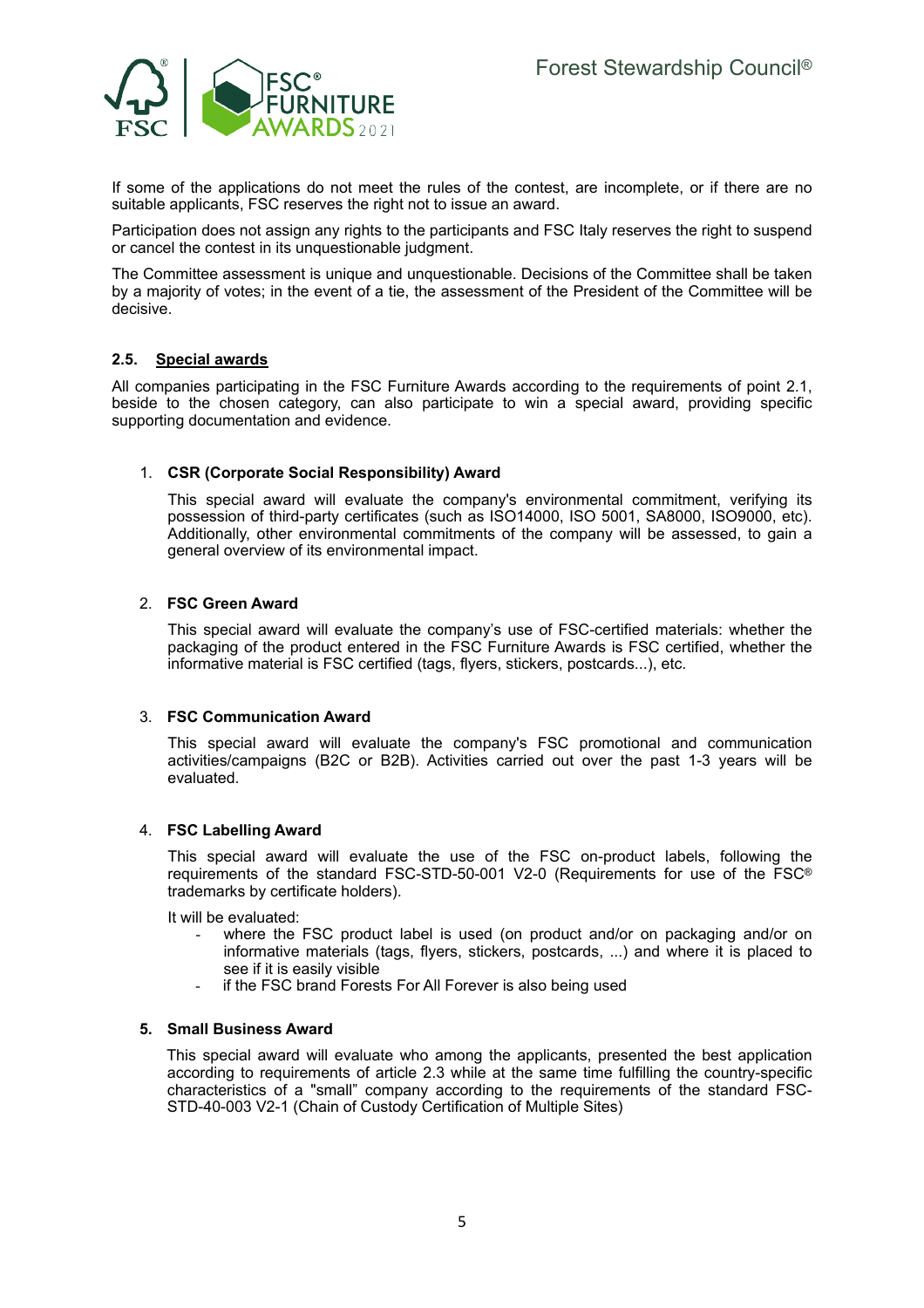

## **2.6. Winners, awards, and final event ceremony**

An FSC-certified company can win a maximum of one category and one special award.

If none of the entries are deemed valid, no winner shall be selected.

The winning companies will be awarded with:

- ✓ **Participation in an FSC "surprise" initiative involving an FSC-certified forest**
- ✓ **Wooden statuette as a symbol of their commitment to the protection of forests**
- ✓ **Visibility in the online communication channels of FSC national/representing offices where the company is located and FSC International**

A final event will be organized during which the winners will be revealed. All the companies that participated in the contest, and other FSC stakeholders will be invited to join the event.

The aim is to organize a conference with the FSC key account stakeholders from the furniture sector at the beginning of the event, with the topic of Sustainable Furniture, and promptly after the award ceremony will take place. Due to the pandemic, it is still not decided whether the ceremony will be held online or with a physical presence.

The final event will be held in English at the end of November 2021 (date to be confirmed).

#### **3. CALENDAR**

- 18<sup>th</sup> of May 2021: Public announcement and opening of registrations
- 14<sup>th</sup> of October 2021 (12pm CEST): Deadline for submitting applications by completing the form and uploading requested materials
- ✓ **End of November 2021**: Final event (date to be confirmed)

#### **4. COPYRIGHT, INDUSTRIAL PROPERTY RIGHTS, AND ANY OTHER PRODUCT RIGHTS**

Participants guarantee that the product they submit for entry in the FSC Furniture Awards 2021 does not impose rights of any kind in favour of third parties, and personally and exclusively assume all responsibility concerning the information presented in connection with any violations of industrial property rights and copyrights or other rights belonging to third parties.

The participants, therefore, release FSC Italy (the official organizer of the contest) from any liability towards third parties that may arise for any reason as a result of the use of the project presented for this contest.

The participants fully authorize FSC to use images and information about submitted products for communication and/or promotional purposes.

#### **5. OFFICIAL INFORMATION**

The official information about the FSC Furniture Awards is published in English on the following website <http://www.fscfurnitureawards.org/>

If you would like to receive assistance in the explanation and/or translation of the rules, please contact the FSC National Office/Representative based in your country and listed below:

- FSC Austria & Germany, Julia Koeberl, julia.koeberl@at.fsc.org
- FSC Representative for Adria-Balkan region, Ivan Hederic, i.hederic@it.fsc.org
- FSC Czech Republic , Jakub Fabík, info@czechfsc.cz
- FSC Italy & San Marino, Alexia Schrott, a.schrott@it.fsc.org
- FSC Poland, Michał Knaflewski, m.knaflewski@fsc.org
- FSC United Kingdom, Tallulah Chapman, tallulah@fsc-uk.org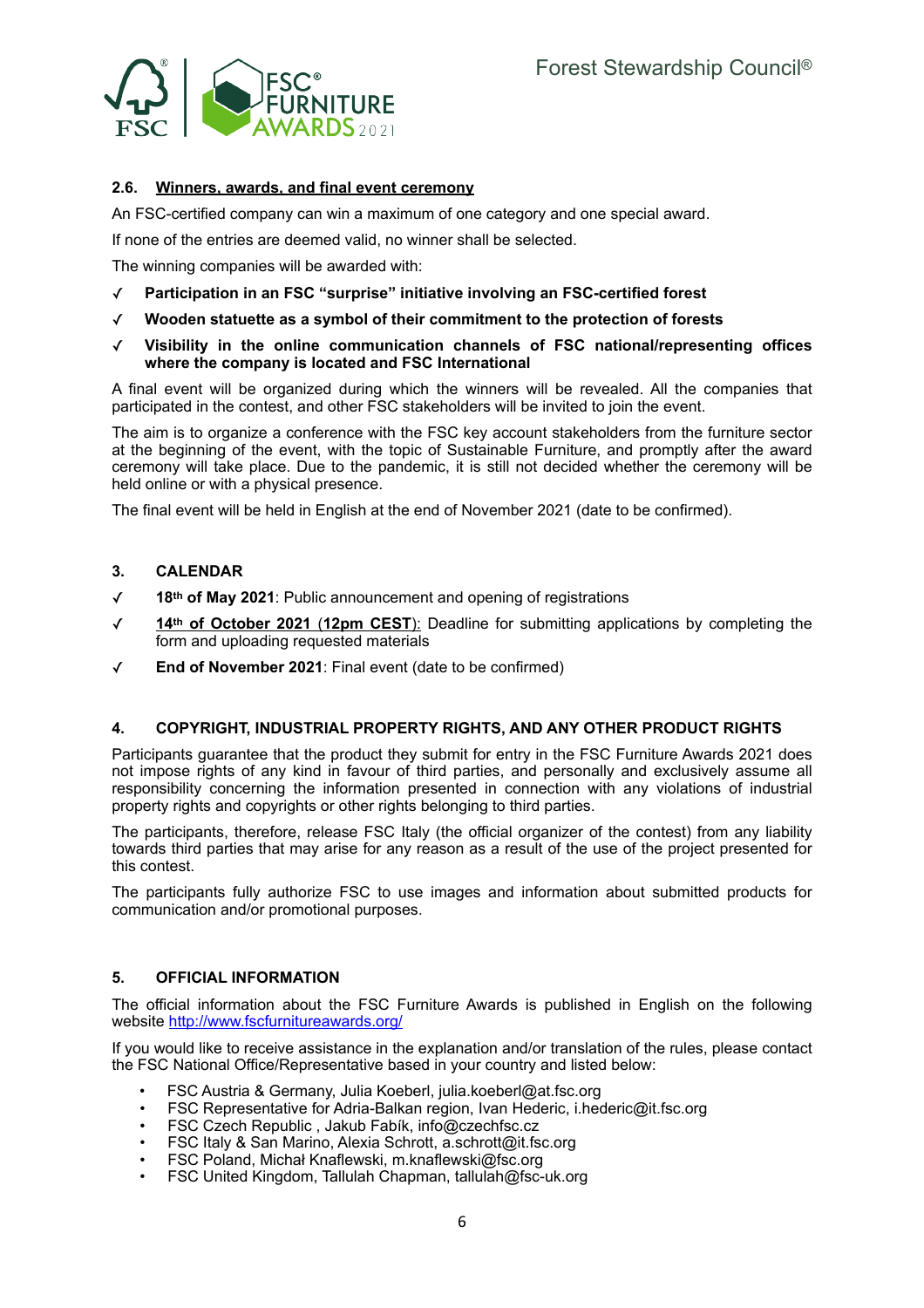

Information and clarifications on the contest shall be provided if requested at least 5 days before the deadline for the submission of applications.

#### **6. CONFIDENTIALITY AND PROCESSING OF PERSONAL DATA ("GDPR")**

FSC Italy (the official organizer of the contest) is obliged to keep the information, data, and documentation relating to the participants, of which it will become aware during the organization and implementation of the contest, confidential and will not disclose it to third parties, or use it, directly or indirectly, for reasons not strictly related to the organization and implementation of the contest.

By participating in the contest, the companies agree to transfer all rights relating to the publication and communication of both the product and the participant's name to FSC Italy free of charge. Failure to consent to the processing of personal data by candidates leads to exclusion from the contest.

FSC Italy will keep the received information about the company's sales data confidential and will not publish it, rather it will be kept internally.

The personal data provided for participation in the contest will be used exclusively for this purpose in compliance with the privacy legislation and EU Regulation 2016/679 ("GDPR").

The processing of personal data will take place through manual, IT and telematic tools, however suitable to guarantee the security and confidentiality of the data themselves. The collection and processing of data takes place in compliance with the principles of lawfulness, correctness, transparency, relevance, completeness and not in excess of the purposes for which they are collected and the legal bases of the processing mentioned above. The personal data may be communicated to the members of the Committee, who will undertake GDPR Regulation.

Participants have the right to access their data, to request their correction, integration, and any other rights contemplated in art. 15 to 21 of the GDPR.

Data controller is FSC ITALY – GFR Servizi Srl (VAT 04894270281), Via Ugo Foscolo, 12 - 35131 Padova (PD), Italy - T +39 049 8762749 - <https://it.fsc.org/it-it>- a.schrott@it.fsc.org